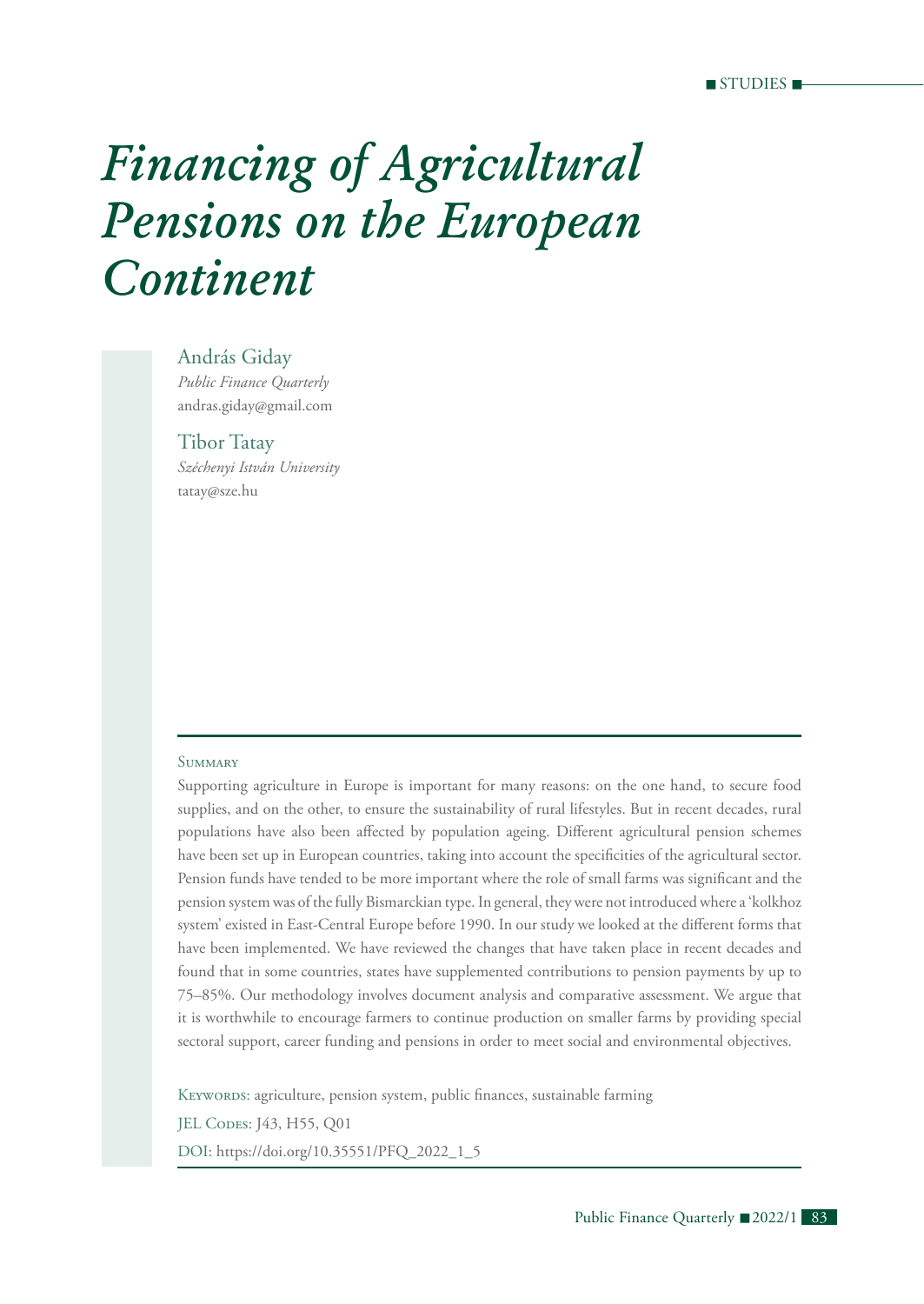*All* of the major countries on the European<br>
continent have provided significant public<br>
support for agricultural pension funds in recent<br>
decades. Therefore, we raised the question of<br>
how much public support is needed t All of the major countries on the European continent have provided significant public support for agricultural pension funds in recent decades. Therefore, we raised the question of the payment of agricultural pensions, and what the sectoral, macroeconomic and social implications of this might be. To analyse this question, we present examples from several countries.

In the 1950s and 1960s, European countries were not self-sufficient in even basic foodstuffs. Therefore, the countries that founded the predecessor to the European Union set themselves the goal of ensuring self-sufficiency and improving the efficiency of agricultural production by implementing a common agricultural policy. The 1957 Treaty of Rome therefore included the objective of increasing agricultural productivity. This objective naturally aimed to achieve a fair standard of living for farmers, to maintain stability for market operators and to provide consumers with high quality and affordable foodstuffs. The main incentive for agricultural production involved price subsidies toward high prices. In addition to affordable prices for consumers, high producer prices ensured profitability for farmers, which facilitated modernisation. However, by the 1980s the system had already led to overproduction. The guaranteed purchase price system without quantitative limits led to an oversupply.

From the early 1990s, subsidies were reduced and linked to quantitative limits. From the early 2000s, the system gradually changed to a system based on regional subsidies and subsidies linked to development (Lentner, 2004; Somai, 2014).

The regional subsidies made the support system more predictable; however, this led to an increase in land prices and rents. Administrative burdens for smaller farmers became more expensive on the whole. Under

the regional (area-based) subsidy system, the subsidy is paid to the owner of the land. In many cases, therefore, it is not the actual farmer who receives the subsidies, but the owner who does not farm the land.

A concentration process unfolded in terms of ownership. The number of small farmers to be supported under the initial objectives decreased considerably. In 2016, more than 50 percent of agricultural land in the EU was already part of large estates. The number of small and medium-sized holdings fell by approx. 25 percent between 2005 and 2016 (Eurostat, 2018). The consequence of this structural change was a shift in production methods. On large holdings, typically 'industrial' farming is practised. This of course also results in European agricultural production becoming more price-competitive. The downside is that the earlier diversity is disappearing, and the biodiversity of the land is declining. Some areas may potentially remain uncultivated. The protection of farmland is essential to ensure environmental sustainability. (Matolcsy, 2020).

In this study, we look at the specific area of agricultural subsidies for farmers, i.e. the agricultural pension system, using international examples. The pension system can support the continued sustainability of rural livelihoods, thereby helping to maintain diverse and environmentally sustainable agricultural production.

# Aspects of the study and the countries included in research

The publications available on the subject of agricultural pensions can be broadly divided into two groups:

• those that describe the financing and its characteristics,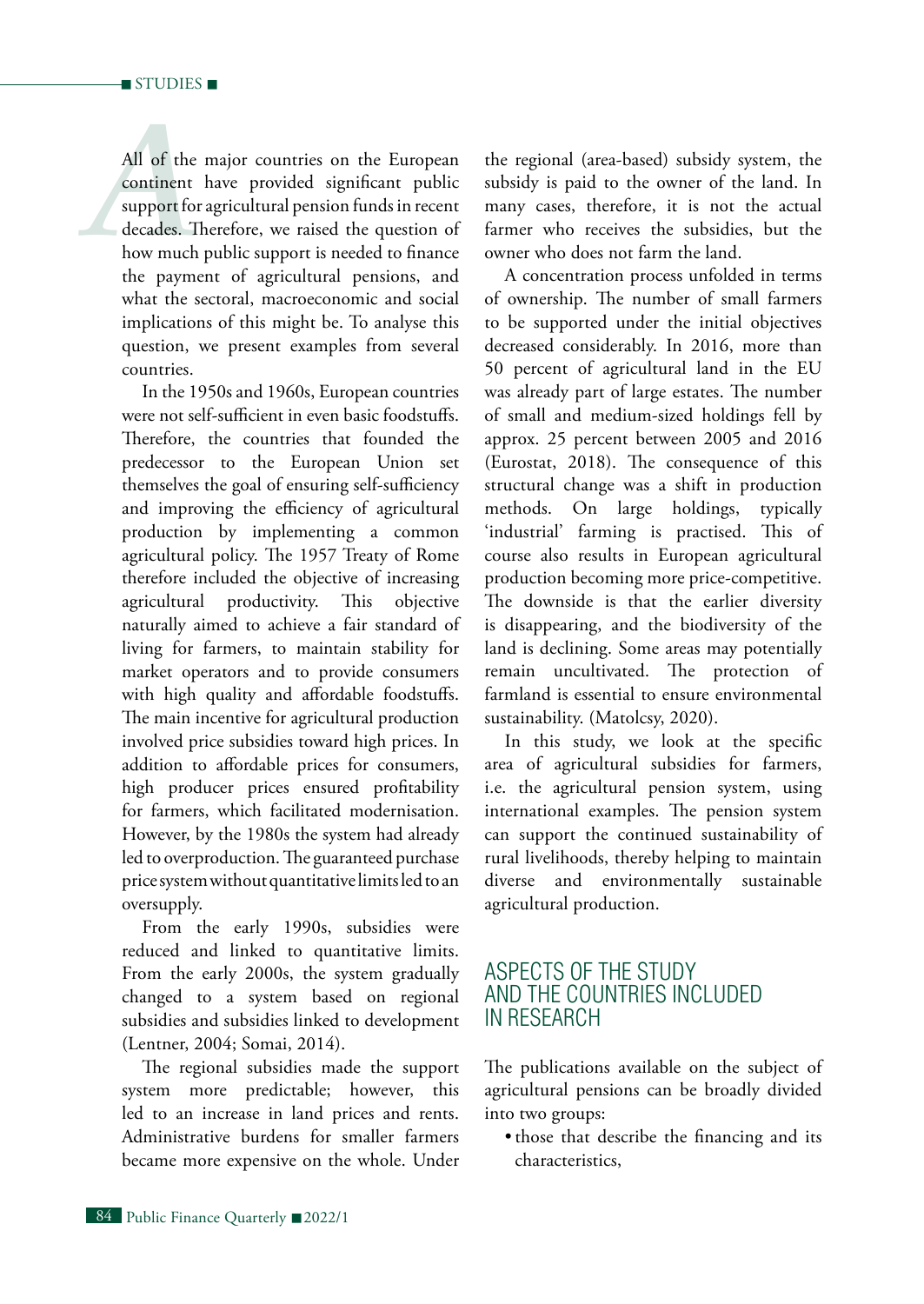• those that compare the systems of several countries.

The starting point of our analysis was a comprehensive article by Polish authors *Czyżewski and Matuszczak* (2014), which detailed the level of agricultural pensions in 5 countries, their financing, and the extent of contributions and state support.

As funding methods have been used in the agricultural field for decades, the literature generally accepts their existence and stability, i.e. there are at most only occasional specialist publications on how to change the systems already in place.

In addition to professional publications, the annual reports of pension funds also deserve attention.

With regard to the issue of agricultural pensions, we focus on the financing background. The analysis of pension funding is complemented by a comparison of public support for this purpose with the country's GDP. We do so because a subsidy of 0.5 to 1 percent of GDP can already give a country's producers an advantage that is difficult to 'catch up' with for farmers in another nearby country that do not receive such a subsidy.

Our analysis does not cover all EU countries. We considered it a priority to analyse countries that have had a period in the last 20-25 years where an independent public social security fund was used to finance the elderly care of people retired from agriculture.

Among the old continental EU countries, we do not analyse 4 northern Member States (because they did not have an agricultural pension fund), and only mention Portugal (where the agricultural pension fund was abolished 3 decades ago), Belgium and Luxembourg. Due to the absence of an agricultural pension fund, the Baltic States, the Czechoslovak and Yugoslav successor states, Bulgaria and Hungary are not evaluated among the 'new' Member States.

The population of the EU countries we examine in more detail is 335 million, which is 83% of the EU population.

# Reasons for the existence of a special agricultural pension system

There are good reasons for operating a different, preferential pension system compared to the general one. Agricultural prices on world markets are depressed and farming is inherently risky. Moreover, preventing rural depopulation is an explicit objective of many governments. In the EU, the announcement of the Green Strategy in 2019 put a strong emphasis on the need for governments to do more to help the population living in rural areas remain in their communities.

Support for agricultural pensions is an indirect way to achieve these goals. This can ensure a decent living in old age for people in agriculture. Public support is necessary because the low profitability of the sector makes it impossible to impose a high contribution burden. Support for agricultural pensions offers a stable career financing strategy for farmers. An important effect of this is that the countryside is not depopulated and there are people to work the land.

In effect, pension support is recognition of the work performed over the previous 35-40 years. If it is worth staying on the farm, they will not abandon labour-intensive production cultures. If small and medium-sized farms are retained, the monocultural forms of production often seen on large farms will not take hold.

Agricultural regions are generally poorer. Pension support helps to prevent them from becoming too far removed from more developed regions. The incentivising state (Báger, Parragh,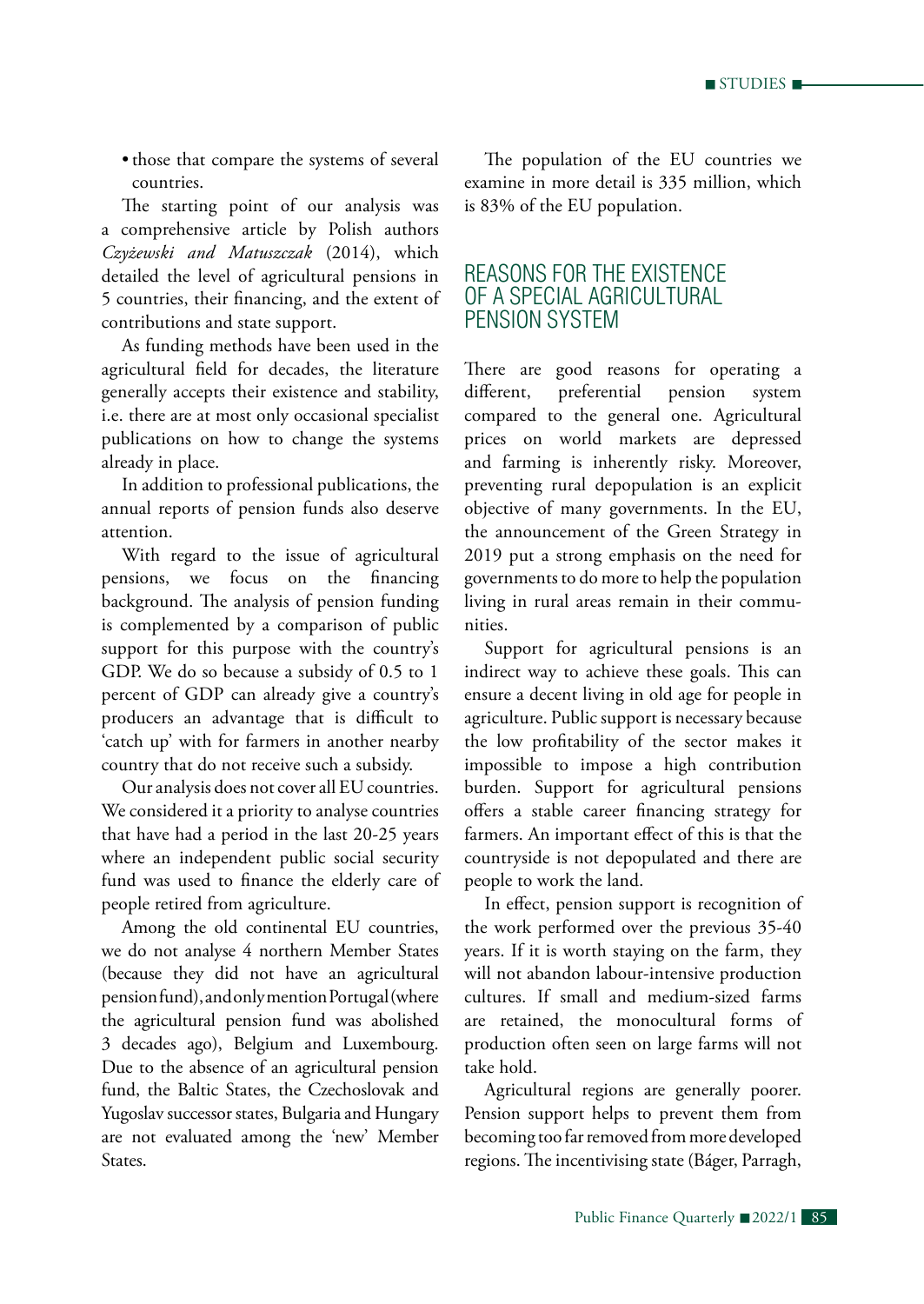2020) can support sustainability in agriculture from several angles.

# The emergence and directions of change in agricultural pension insurance schemes

The universalisation of social insurance was a strong social policy aspiration in the major Western European countries in the early to mid-1950s. As social insurance was already present in industry, small businesses and agriculture were the two areas where it was possible to involve large numbers of people in pension insurance and public healthcare.

Agricultural policy at the time was seeking to have a say in the design and operation of the social security system for farmers, and to use it as a tool to influence the structural transformation of agriculture. This ambition was stronger in countries where small and medium-sized holdings were dominant. At the time, there was a general perception within the industry that a large proportion of small farms were not sufficiently equipped with new technological equipment and were slow to switch to newer production methods. It was therefore advocated that the economic weight of larger holdings should be increased. The agricultural pension system was able to help with this. After all, if the financing of the pension is (also) conditional on the farmer ceasing production, it is expected that the land would be offered on the land market, which could then be bought by larger and more capital-intensive farms.

In the meantime, however, a question arose: how would contributions be collected in agriculture, especially from individual farmers. The taxation and imposition of contributions on agriculture was not a common practice, and the agricultural community had always been averse to it. It became common to make

it compulsory for farmers to pay into social insurance, but to set low contribution rates and to understate the value of agricultural income compared to declared income. This was done, for example, by means of the cadastral income established by the tax authorities, where the income of a farm was determined according to the size of the land, the quality of the soil and the production method. This meant that a contribution base adjusted to low incomes became the norm, after which a contribution rate of only one-half to two-thirds of the general rate was applied.

As a consequence, the agricultural social security funds could not be self-financing and had to be supported by subsidies. Three different methods of support were used:

- the state supplemented the contribution paid at a certain rate, so that more was paid into the fund (e.g. Germany, Greece),
- • certain public revenues (e.g. taxes) were systematically transferred by the state to the agricultural social security fund (France, Romania),
- the annual deficit was financed by the state through subsidies (for a large proportion of the funds; Czyżewski, Matuszczak, 2014).

The golden age of agricultural pension funds in the West was the 1970s and 1980s. The political lobbying capacity of the agrarian population was relatively strong. This was partly due to their relatively large numbers. The farming community had traditionally been conservative, while agricultural workers were in many cases a mass base for left-wing parties. As a consequence, many countries had separate social security funds, or at least pension funds, for agricultural employees *(see Table 1)*.

In terms of payments, the agricultural pensions for farmers declined compared to the national average.<sup>1</sup> The system followed for agricultural employees, however, generally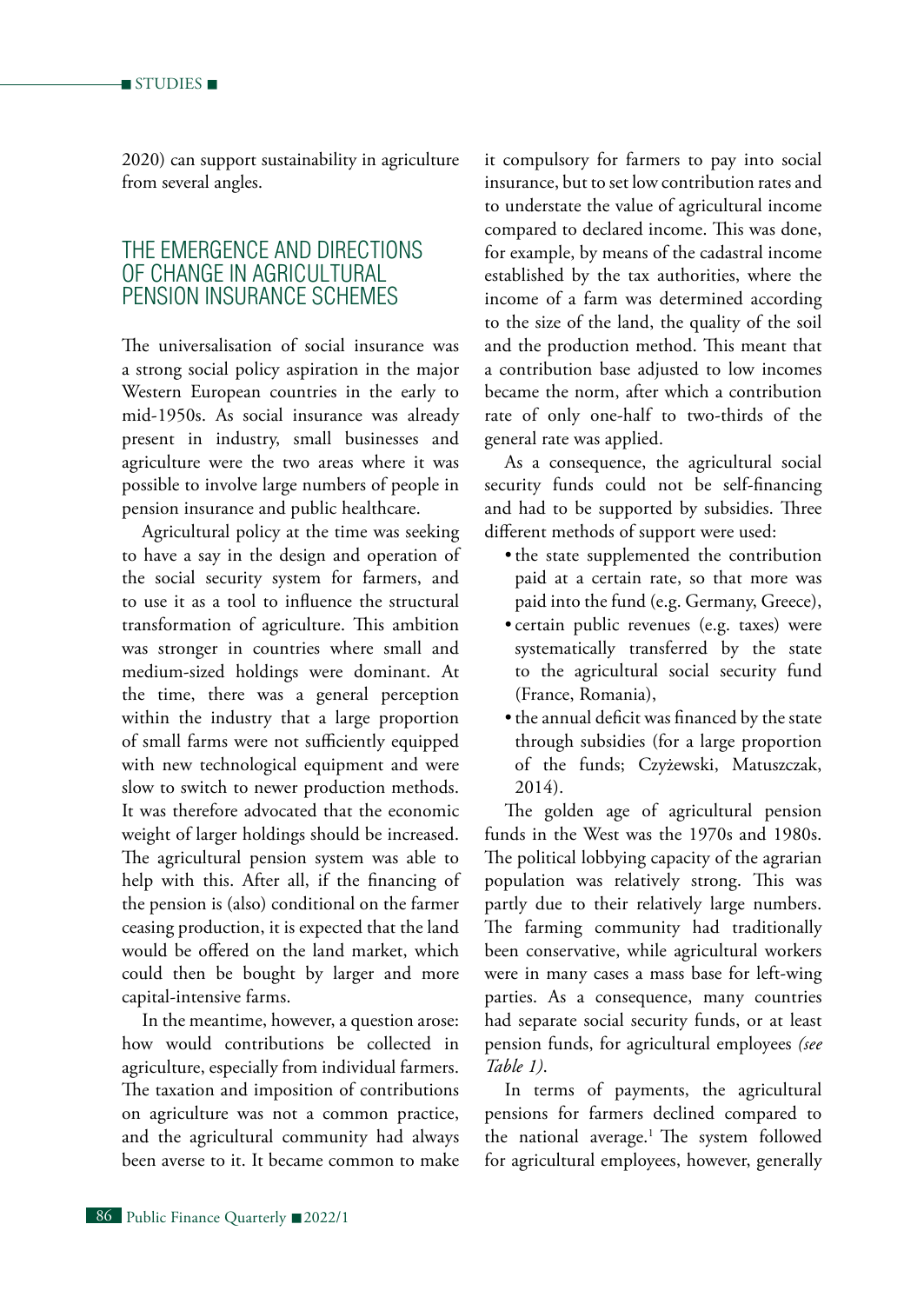| <b>Country</b> | Year |
|----------------|------|
| France         | 1952 |
| Germany (FRG)  | 1957 |
| Italy          | 1957 |
| Belgium        | 1957 |
| Luxembourg     | 1957 |
| Austria        | 1958 |
| Finland        | 1971 |
| Spain          | 1972 |
| Greece         | 1961 |
| Poland         | 1990 |

## Year of introduction of separate agricultural social security **BY COUNTRY**

*Source:* Poteraj (2008), and Hoskins (1971)

differed little from the normal social security system for wage earners. Their contributions were thus higher on average, and their pensions were closer to the average. Their system had a lower subsidy requirement than that of farmers (Poteraj, 2008).

If major changes are made to the pension system as a whole, in many cases this will also affect agricultural pension funds. Costeffective administration is a recurring argument in favour of merging the agricultural fund into the general system. In recent years, there has been a trend in some countries to either merge the agricultural social security system with another separate pension system or to merge it into the general system. However, these changes do not generally lead to changes in the contribution system itself (income determination, contribution rate), nor do they tend to lead to substantial changes in the pension determination system. Mergers have taken place in Germany and Austria, and funds have been merged into the general

social security system in Spain and Greece (Bundesverfassungsgericht, 2018; SVB, 2020).

By the 1980s, a new challenge emerged. The number of farmers decreased significantly due to land consolidation, ageing and migration from rural to urban areas. As a result, the number of people paying into social security funds has fallen substantially. At the same time, the number of people aged 60-65 who retired from agriculture will remain relatively high for another one or two decades (since 10- 30 years ago one-and-a half to three times as many people worked in agriculture). If the number of contributors falls to a third, then the income covers only a third of expenditure, even in an otherwise self-financing system. Ageing had already created a significant deficit in the public pay-as-you-go agricultural pension funds. A new, higher than before subsidy was needed. The advantage of being managed as a fund was that the agricultural ministries provided a protective umbrella and generated the source of higher subsidies.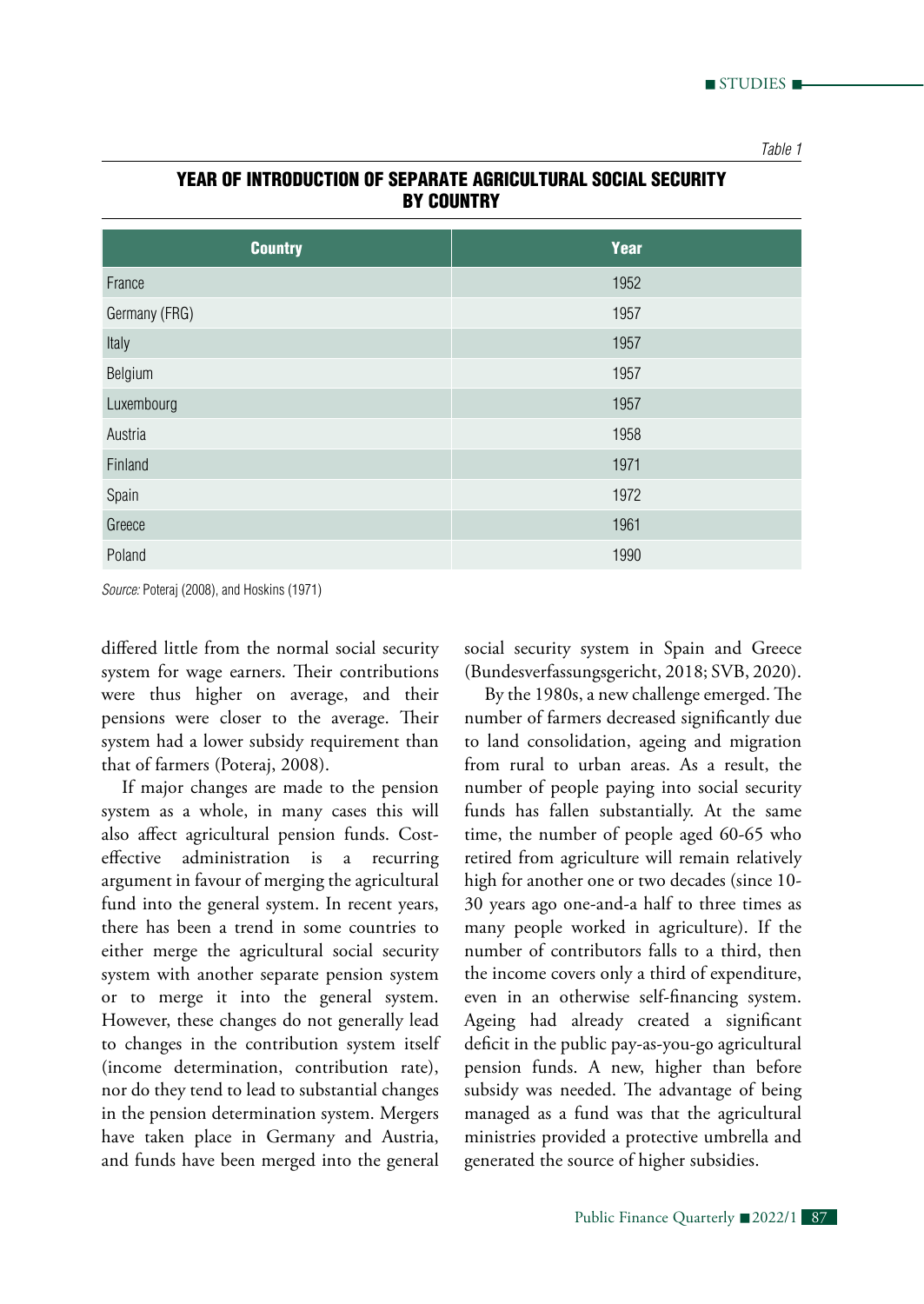

#### Ratio of agricultural pensioners to agricultural contributors (pensioner/contributor)

*Source:* own calculation, values obtained by dividing the number of persons indicated in the description of each country

*Figure 1* shows the ratio of the number of agricultural pensioners to the number of contributors in certain EU countries. We can see that, with the exception of Poland and Spain, the number of contributors is only onethird to half of the number of pensioners. In Western Europe, only in Spain is the number of pensioners per social security contributor below 2 in agriculture. This is due to their labour-intensive production structure.

In several countries, special schemes were implemented to encourage the sale of land by offering early retirement pensions before retirement age.2 This has always been fully financed by public subsidies (Väre, 2004).

Such a scheme was successful in the Federal Republic of Germany, for example. Over a period of seven years, the number of farmers under 45 years of age increased from 300,000 to 410,000 between 1964 and 1970, while the number of farmers over 45 years of age decreased from 719,000 to 465,000 (Hoskins 1971). In France, however, it has subsequently been shown that the land of the farmers in early retirement, who gave up farming, was often bought by members of the family.

After 2007, there were ten years when direct EU CAP-funded resources supported such schemes (Coopmans 2021). This was mainly designed for the southern EU countries. The idea was that those who do not modernise should give up production. In practice, only a limited number of people applied for such a pension. The reason for this was that the market price for the land was not attractive to the parties concerned. Meanwhile, attitudes have changed. Today, diversification is an important principle, and increasing the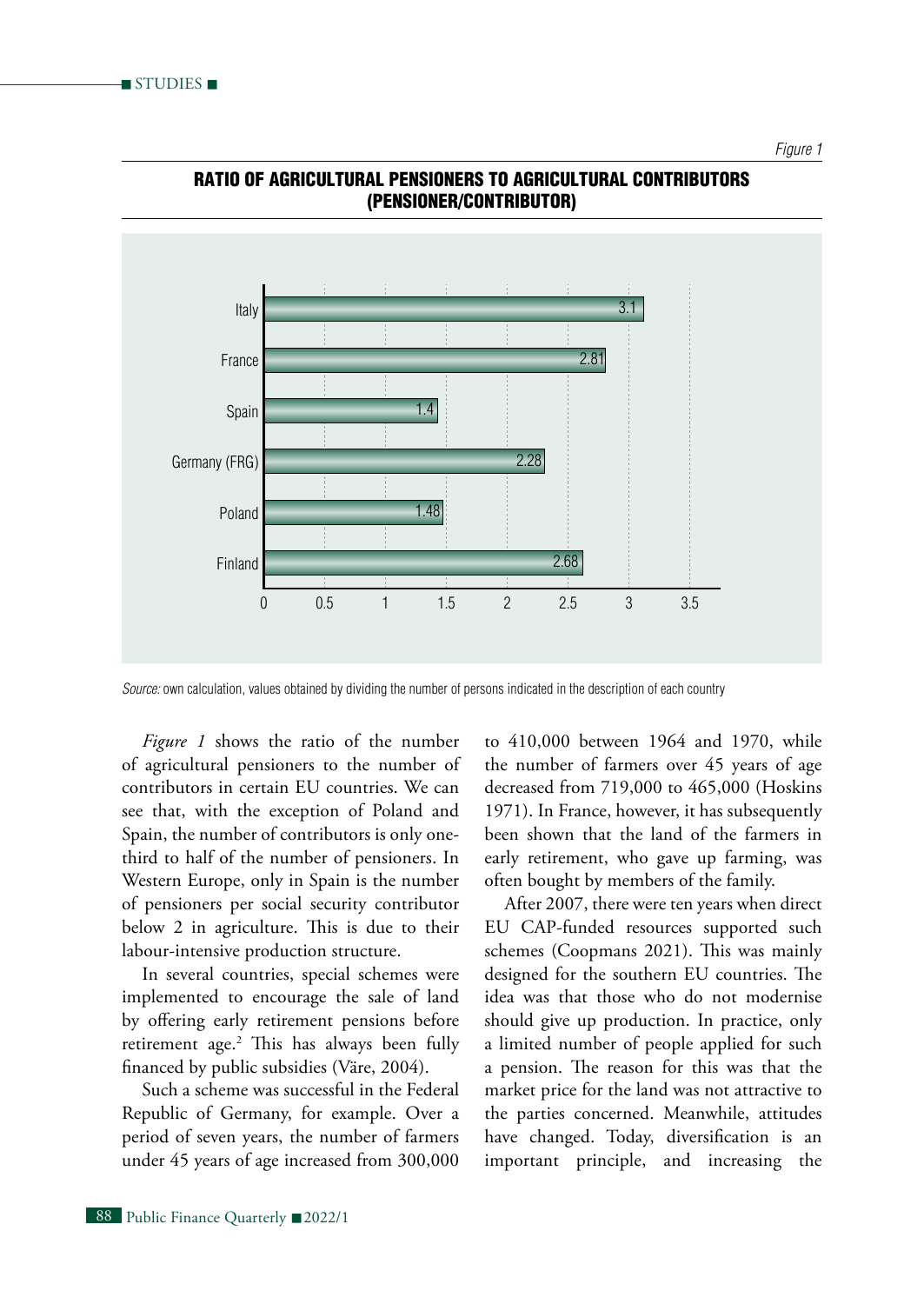size of holdings at any price is no longer an objective.

In the EU Member States of Central and Eastern Europe, the security of employment in agriculture was influenced by the way in which land tenure developed. Where there was no forced co-operative formation, the agricultural social security system of the 1980s generally remained in place after 1990, with farmers having to pay social security contributions. In Poland, the farmers campaigned effectively for the creation of a separate pension fund as early as the early 1990s. In some of the former Yugoslav successor states there were separate agricultural social security funds, which were eventually merged into the general social security system. In fact, (to this day) the introduction of separate agricultural pensions in Hungary, the two successor states of Czechoslovakia and the three Baltic countries has not even been considered. (Czyżewski, Matuszczak, 2014).

# Agricultural pension systems per country

#### Spain

The separate agricultural social security fund was established in 1972. 2006 was the last year in which both categories of agricultural pensioners were financed by the separate agricultural social security fund. At that time, in terms of agricultural workers, the number of contributors was 740,000, while the number of pensioners was 657,000. The number of farmers contributing to the social security scheme was only one-third of the number of retired farmers (259,000 and 798,000, respectively; Ministerio De Empleo, 2014).

From 2007 onwards, the financing of farmers' pensions was merged into the social security fund for private entrepreneurs.

From 2012, the financing of the pension of agricultural workers became integrated in the general social security scheme.

We have prepared an estimate for 2017. We did this because the number of contributing agricultural workers did not decrease after 2007. In addition, given the stability of the number of agricultural workers over 3 decades, we could assume that there would be no significant change in the number of workers receiving a pension. We estimated that the total number of contributors decreased by 1 percent over 11 years (to 960,000 persons), and the total number of pensioners decreased by 8 percent over  $11$  years<sup>3</sup> (to  $1,331,000$ persons). As a result, the share of subsidies in total pensions was 84 percent in 2017, with 72 contributors per 100 pensioners. This represented a subsidy of EUR 7,824 million at current prices for agricultural social security expenditure in 2017. This was then 0.67 percent of GDP.

#### Italy

A separate fund was created in 1957 to finance agricultural pensions. Even today, people working in agriculture are still included in this separate social security scheme. The scheme is known as CDCM. The most striking tension in the scheme is that the number of pension recipients is more than 3 times the number of contributors. While 20-25 years ago the number of contributors was over 1 million, this has fallen to 451,000 in 2018. In contrast, 1,399,000 persons were receiving pension.

This is also reflected in the funding. Only one-fifth of the benefits paid are covered by contributions. The social security contributions for agriculture are reduced, especially in less favoured areas (mountainous regions, etc.). In 2018, CDCM expenditure amounted to EUR 3,700 million, while the deficit was EUR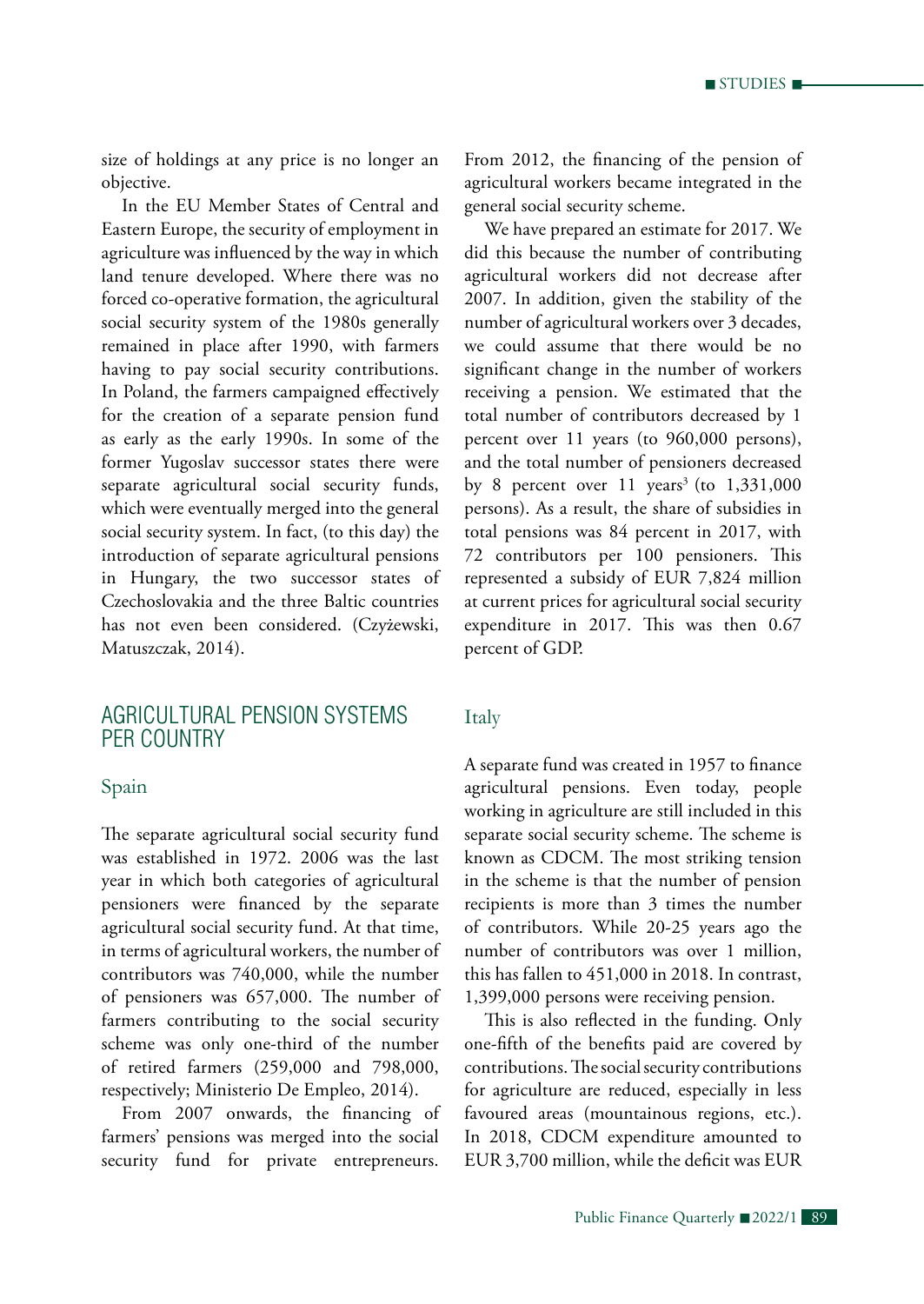2,518 million, compared to a contribution of EUR 1,308 million. In addition, the benefits of those who retired earlier (before 1989) are managed separately, financed by a special public subsidy at 100%, with a total of EUR 1,150 million (2018) - the name of the public entity that finances this is GIAS. Together, the two items amounted to EUR 3,800 million in public support (The Italian pension system, 2020). This was 0.21 percent of GDP at the time.

## Poland

In 1990 a law was passed to establish KRUS in 1991, which would take over the social security of agricultural workers from the state social security fund (RUS).

There were around 1.12 million agricultural pensioners in 2019 (of which 190,000 were disabled pensioners). In 2019, they received an average of PLN 1,387 per month. This is 60 percent of the national average pension. The total expenditure of the KRUS pension fund in 2019 was PLN 20,393 million. Of this, PLN 17,369 million was financed by budget support (i.e. 85 percent of their agricultural social security scheme is subsidised). This public support translated into EUR 4,030 million in 2019 (Czyżewski- Matuszczak 2020). The PLN 18,520 million spent on pensions and disability benefits represented 91 percent of total expenditure (2019).

In 2019, 1,194,000 insured individuals belonged to KRUS, of which 757,000 were individual farmers and the rest were their wives and other family members. The ratio was 1.4 pensioners per contributing farmer, but when compared to the 1,182,000 insured, the ratio is 1.07. KRUS has an extensive network with 6,000 employees, a large number of medical specialists, 250 offices and 5 rehabilitation centres (KRUS, 2019).

In principle, contributions to social security must be paid from a farm size of 1 hectare. The majority of individual farmers pay PLN 70 (i.e. EUR 16) per month. However, if your farm is larger than 50 hectares, you have to pay between 2 to 5 times as much.

In a recent survey in central and eastern Poland, 79 percent of the 27,500 Polish farmers surveyed felt that the attractive agricultural social security system helped them continue farming (Hornowski et al.,  $2020$ ).<sup>4</sup>

#### Germany

In Germany, a scheme to provide old-age benefits for farmers was established in 1957. The service provided was more of a subsidy. The scheme was changed in 1995. In 2013 another change was implemented, with the former private service providers and their umbrella organisation merged into one institution (SVLFG) (Wirth 2007).

Compulsory pension insurance applies to farmers who farm on a statutorily defined area of land (ALG) or who have more livestock than the fixed limit. The pension insurance scheme also covers co-farming spouses and other assisting family members. In addition to old-age pensions, SVLFG also finances disability pensions and widows' and orphans' benefits, taking into account the policyholder base.

The German state contributes significantly to the provision of old-age pensions for farmers. This, in turn, is also intended to bring about a generational change in agriculture, since old-age pensions are paid after actual retirement. This generational change has resulted in a concentration of production (Bundesverfassungsgericht, 2018).

Public support accounted for 81.45 percent of SVLFG's total revenue (EUR 2,896 million)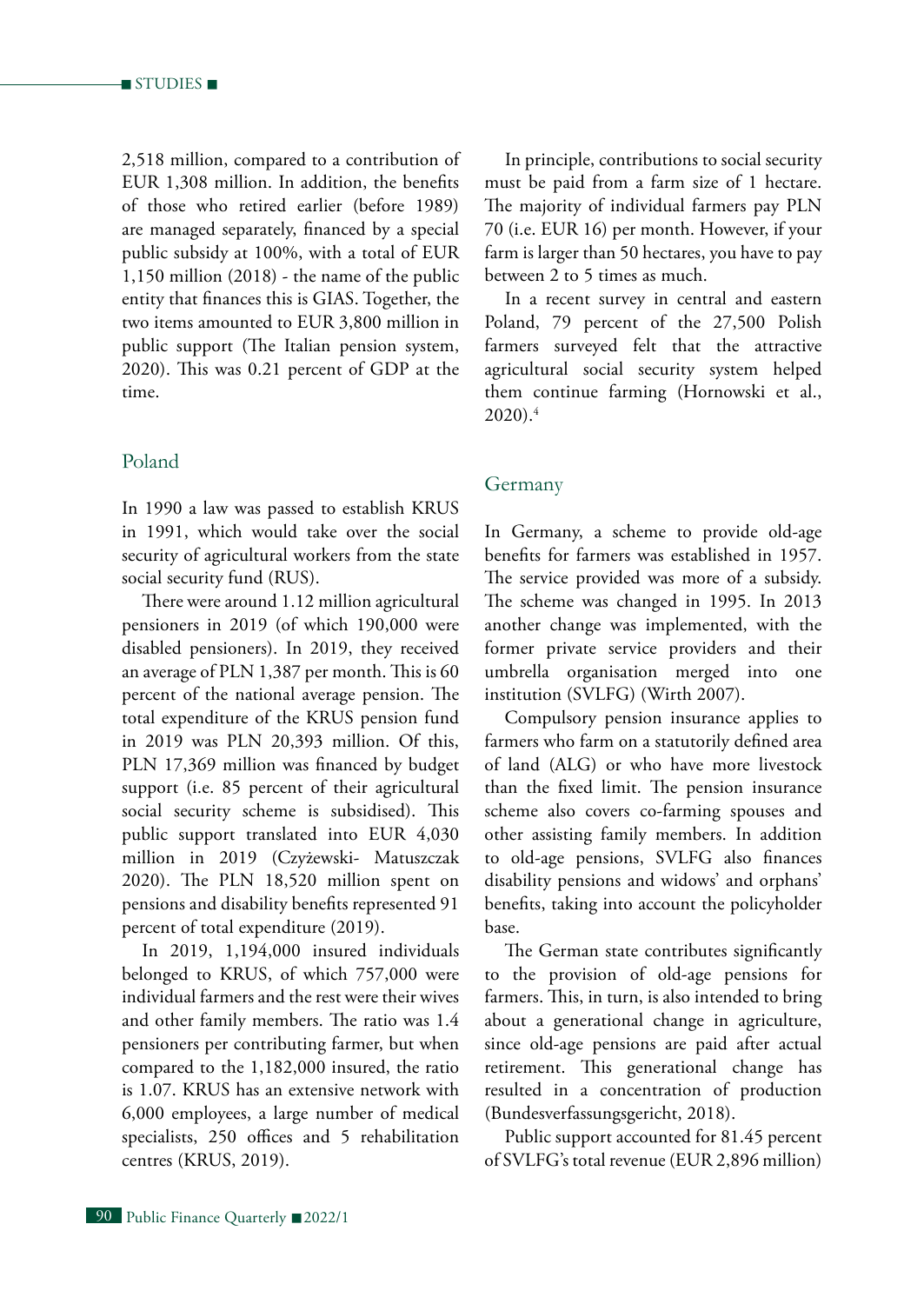in 2019. In that year, 579,035 persons received an annuity benefit. The total number of policyholders in 2019 was 180,582, of which 129,817 were farmers (SVLFG, 2020).

## Austria

Pension benefits in the agricultural sector were introduced in 1958, which already covered oldage, handicapped and disability pensions. The merger of several sectoral insurance funds led to the establishment of Sozialversicherungsanstalt der Bauern (SVB) in 1974. It provided social security for Austrian farmers and their families until 2020. Sozialversicherungsanstalt der Selbständigen (SVS) was established at the beginning of January 2020 after another merger. This organisation took over the social security services for farmers and their families, including pension insurance (SVS, 2021).

Social security covers private entrepreneurs in agriculture and forestry and their assisting family members. Under the compulsory insurance scheme, the farmer becomes a policyholder and, under certain conditions, so do his wife and children, and parents who transfer the farm. Agricultural entrepreneurs whose activity value reaches a certain level of standard production value (as defined by the relevant statistical methodology) become policyholders under the law (BSV). The compulsory contribution is paid according to a calculated contribution base. The contribution base is basically a fixed percentage of the standard production value. This percentage is specified for each year.

The number of farmers receiving old-age pension in 2019 was 123,000. The old-age pensions paid to farmers amounted to EUR 1,836 million. Budget support accounted for 83.9 percent of the payments (Dachverband der Sozialversicherungsträger, 2020).

## Romania

Pension statistics in Romania treat agricultural and public pension payments separately. The former is similar in content to the former Hungarian co-operative pension, while the latter corresponds to the standard state social security scheme.

Agricultural pensioners include those who retired before 1992 (practically the former co-operative members). Their number is decreasing significantly. From 1990 onwards, pension contributions were no longer compulsory for agricultural workers and were made optional.5 A special tax of 2 to 4 percent on food industrial production and on the margins of the food trade (de Menil, 2002) was imposed to cover part of the state's expenditure on agricultural pensions.<sup>6</sup> Since 2006 the budget has been the entire source of the older agricultural pensions. The state provided a total of EUR 386 million in 2019 to finance agricultural pensioners (Roman National Institute of Statistics, 2020).

## **Greece**

Although an agricultural pension fund had been in operation since 1957, it provided only minimal benefits. From 2006, compulsory contributions were introduced, with 2 units of budget support to each unit of compulsory contributions. At the same time, the available pensions were increased significantly. The entire pension system used to be a major burden on the state before 2010. Within this, a significant item was the 75 percent public support to the agricultural pension fund, the OGA (Poteraj,  $2008$ ),<sup>7</sup> which by 2008 had already accounted for EUR 7.8 billion in expenditure (3.3 percent of GDP). From 2010, one of the targets of the cuts promising to restore financial equilibrium was the Greek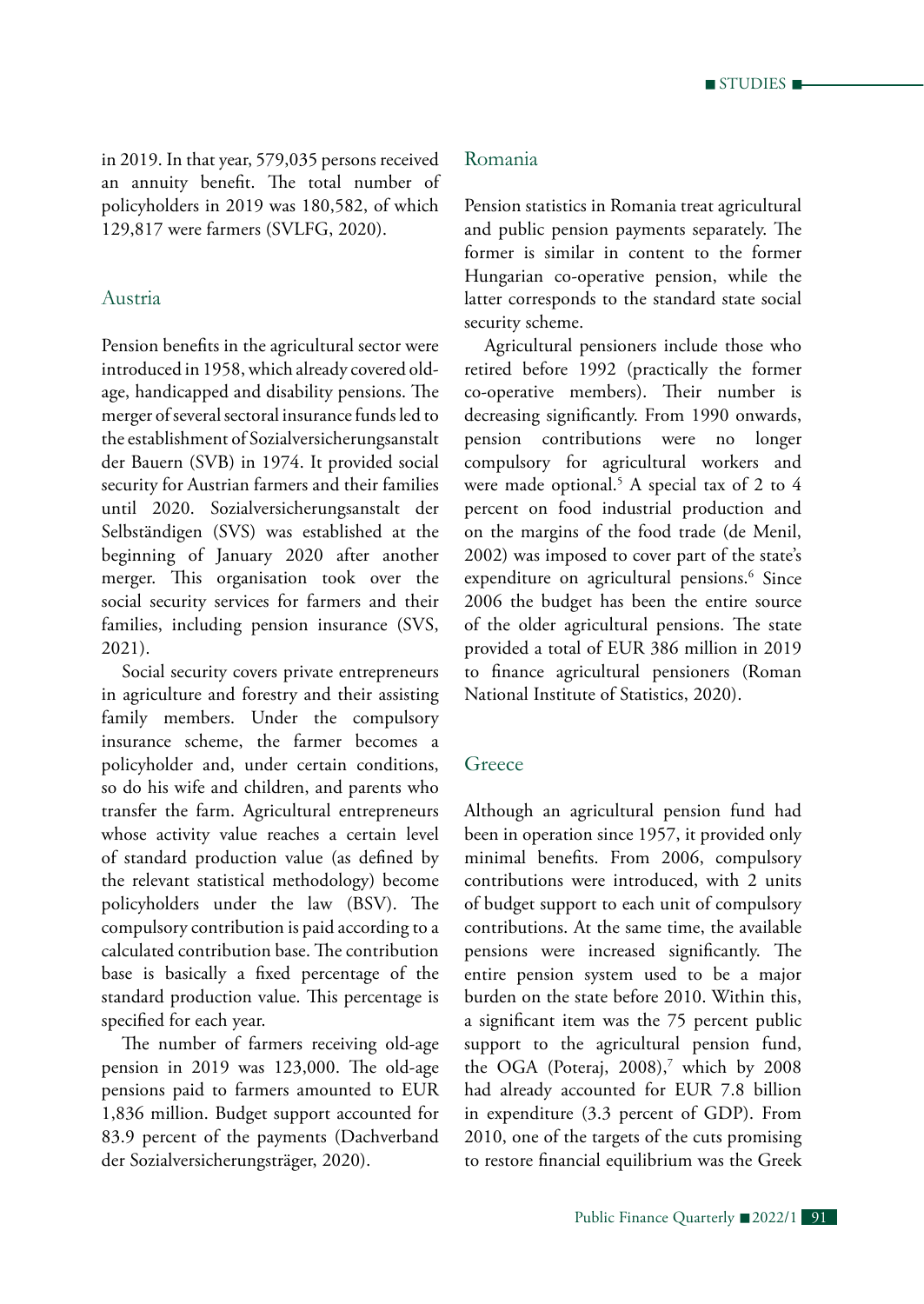pension system (there have been 12 restrictive measures affecting this area). On the one hand, an overall reduction was achieved by abolishing the 13th and 14th month pensions, while high pensions were also sharply reduced. Taking this into account, the position of small pensioners, including those receiving agricultural pensions, has even improved somewhat in relative terms (Symeonidis, 2016), as the reduction in earnings in the nonpublic sector was 33 percent.

There was an even bigger change in contributions. The previously reduced contribution rate for farmers (7 percent) was raised from 2016 (to 13.3 percent, together with an increase in their income tax). A 15-year transition period was announced for determining the pension amounts for farmers.8 The agricultural pension fund was merged into the general scheme in 2015.

#### France

In 2020, the total expenditure of the MSA, the French agricultural social security fund was EUR 32 billion, of which pensions accounted for 45%. The share of revenue from social security contributions was 24.7 percent (this does not include CSG<sup>9</sup> revenue, which combined together accounted for 30.6 percent). As a result of the foregoing, the share of public support was 75.3 percent, amounting to EUR 24.1 billion.

Of the total EUR 26,900 million in benefits from the fund (2020), 55 percent went to farmers and 45 percent went to agricultural workers. EUR 13.7 billion was allocated to pensions and EUR 12.1 billion to healthcare expenditures. 3.3 million persons received agricultural pensions in 2020. There were 2.8 dependants per contributor in 2019. Of the 1,174,000 contributors, 469,000 were farmers and 704,000 were agricultural workers. The contribution paid by farmers was EUR 2.4 billion, to which the CSG contributed an additional EUR 0.6 billion. The contribution paid by agricultural workers was EUR 5.5 billion, to which CSG contributed EUR 1.4 billion (MSA, 2020).

Care should be taken when comparing the data with payments in other countries. For other countries, most of the expenditure per beneficiary is pension-related, but for the French fund, the MSA, the share of healthcare allowance is 45 percent, while the family-type allowance is 4 percent.

Of the public funds received, two item types stand out. One is the demographic compensation. Since 1974, this has been allocated to the agricultural social security fund due to the ageing of the sector. The other is that some state tax revenues are earmarked for the agricultural social security fund (all of the spirit tax, the company car tax, and part of the tax on tobacco products) (Poteraj, 2008).

The compulsory payment of agricultural social security contributions by farmers is linked to a minimum area of land or work. The latter is 1,200 hours/year in agriculture, and the former is an area of approx. 0.25 hectares (the size of this may vary from region to region). It is worth mentioning that up to a certain land area limit, agricultural pensioners are allowed to farm for themselves. The French agricultural social security fund has established a wide network. It has 35 offices, 1,800 employees and direct contact with farmers through 27,000 representatives.

It should be noted that if one wants to calculate pension per capita, the data from these figures can be misleading. In fact, many of those who receive a pension have worked in agriculture for only 5–15 years and also receive some form of state pension for their work in other sectors.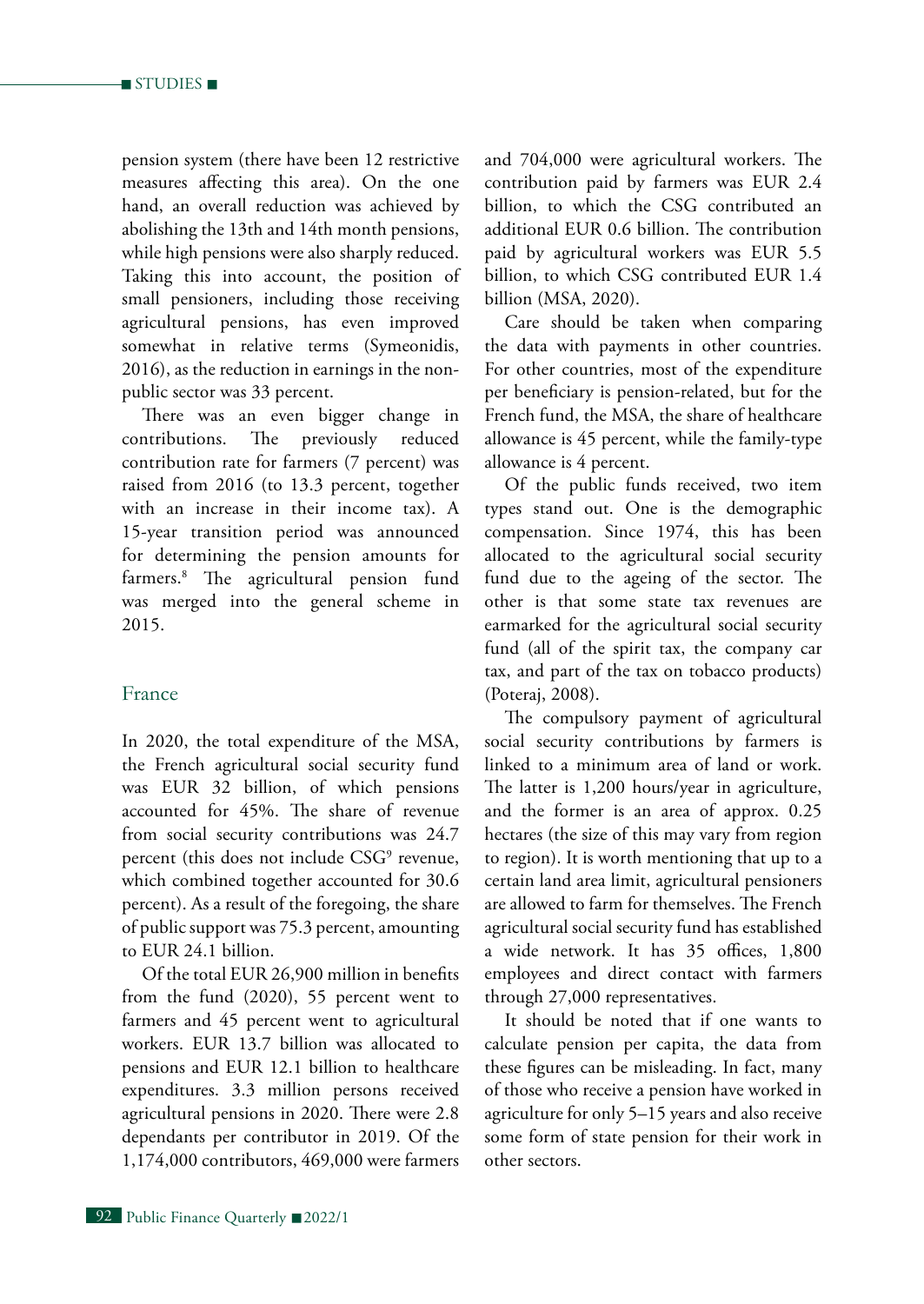$\blacksquare$  STUDIES  $\blacksquare$ 

## Finland

In Finland, a separate law (MYEL) regulates the pensions of farmers. All farmers have to pay a social security contribution if their income reaches the EUR 4,000 per year threshold under the MYEL law. The contribution is 10 percent for lower incomes and twice as much for higher incomes.

In 2018, the amount of benefits provided by the agricultural pension fund (MYLA) was EUR 827 million. On the other hand, the contributions paid amounted to EUR 175 million, i.e. around 80 percent of the payments were financed from public support. In 2015, around 68,000 farmers paid social security contributions. In contrast, 182,000 farmers received pensions that year (Finnish Centre for Pensions, 2021). Thus, there were 2.68 dependants per contributor in 2015.

## Five other continental EU countries

In Portugal, there used to be an agricultural social security fund (RESSAA), but from 1986 no new pensions were established, after which new claimants could only receive pensions under the general social security scheme. The name of the fund was changed in 1987 to Transitional Rural Scheme (RRT). The number of beneficiaries funded by the RRT is gradually decreasing, with payments expected to be made until 2025, according to expert estimates (Poteraj, 2008).

In Belgium, a separate social security fund for agricultural workers was set up in 1957. As publications evaluating pension systems suggest that the country has a uniform public pension funding system, the agricultural fund was probably merged into the general public social security scheme for the self-employed after a few years of operation. The situation is similar in Luxembourg (there too it was founded in 1957).

In Croatia, the previously separate scheme for agricultural workers was later merged into the single social security scheme (2002). In Slovenia, employers' social security contributions for agricultural workers are paid by the state instead of the employer.<sup>10</sup>

# Comparative Analysis

*Figure 2* illustrates how much the agricultural sector has been subsidised by state contributions to social security as a share of GDP. It shows that three countries have high values, above 0.6 percent. In contrast, Germany's figure is particularly low, bringing the average down.

*Figure 3* shows the amount of agricultural pensions as a percentage of GDP. The bulk of the data comes from the single approach studies (The Ageing Report, 2021). For most countries, values are given as a percentage of GDP. Where no data is provided, we have provided a value using our own calculations.<sup>11</sup>

*Figure 4* shows the proportion of the pensions paid out funded by public (budget) support. The typical values are around 75-85 percent.

# Correlations with other **FACTORS**

#### 'Old' Member States

There are two questions to distinguish with almost complete accuracy between countries where there is (was) an agricultural pension scheme and countries where there is (was) no such scheme:

- is the pension system fully Bismarckian?
- • how important is the role of small farms in agriculture?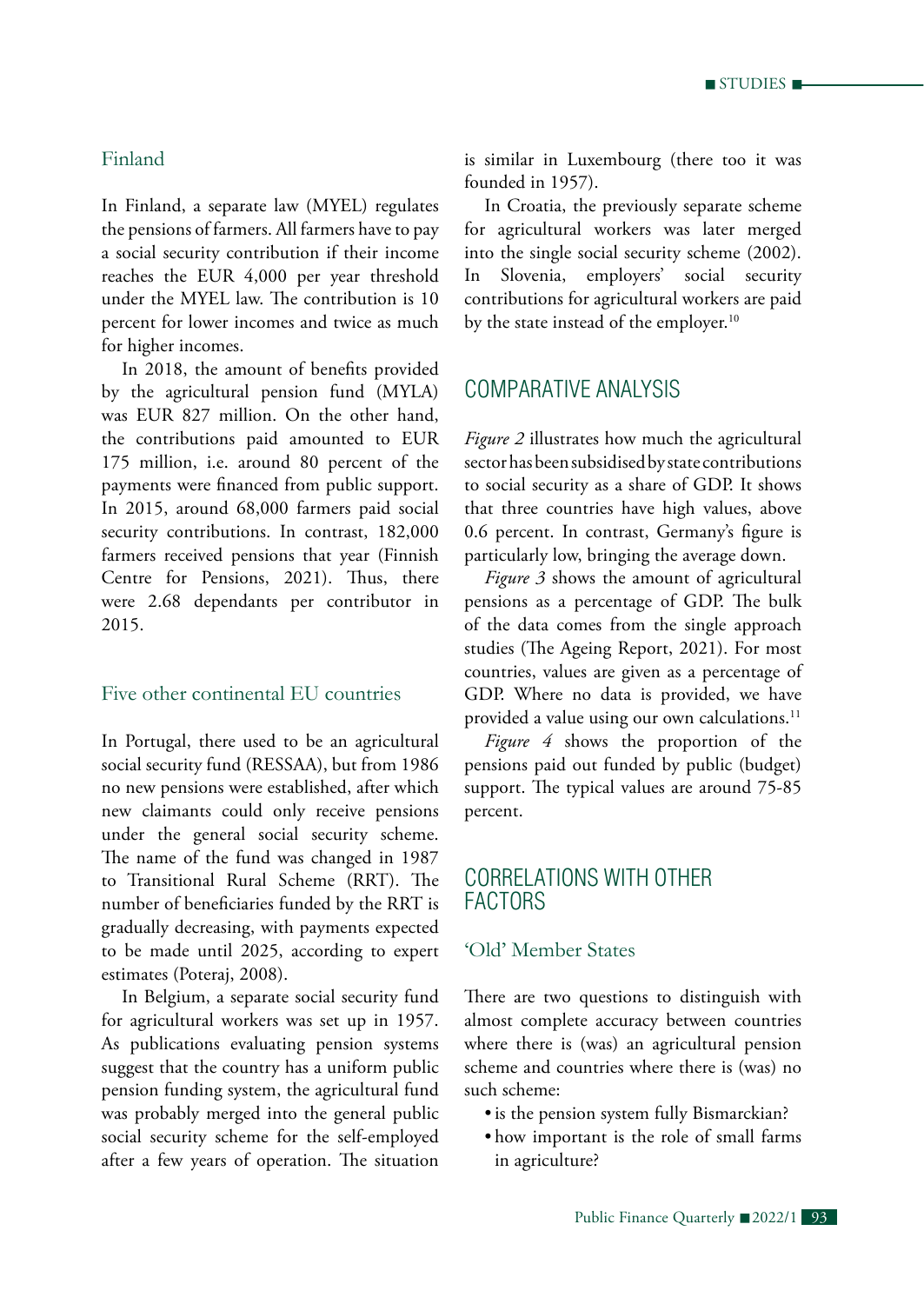*Figure 2*



Agricultural social security subsidy as a share of GDP (agricultural subsidy/GDP)

*Note:* the French data also include healthcare allowance

*Source:* own calculation (see for each country)

*Figure 3*



# Agricultural pension as a percentage of GDP (agricultural pension/GDP)

*Source:* The 2021 Ageing Report, own calculation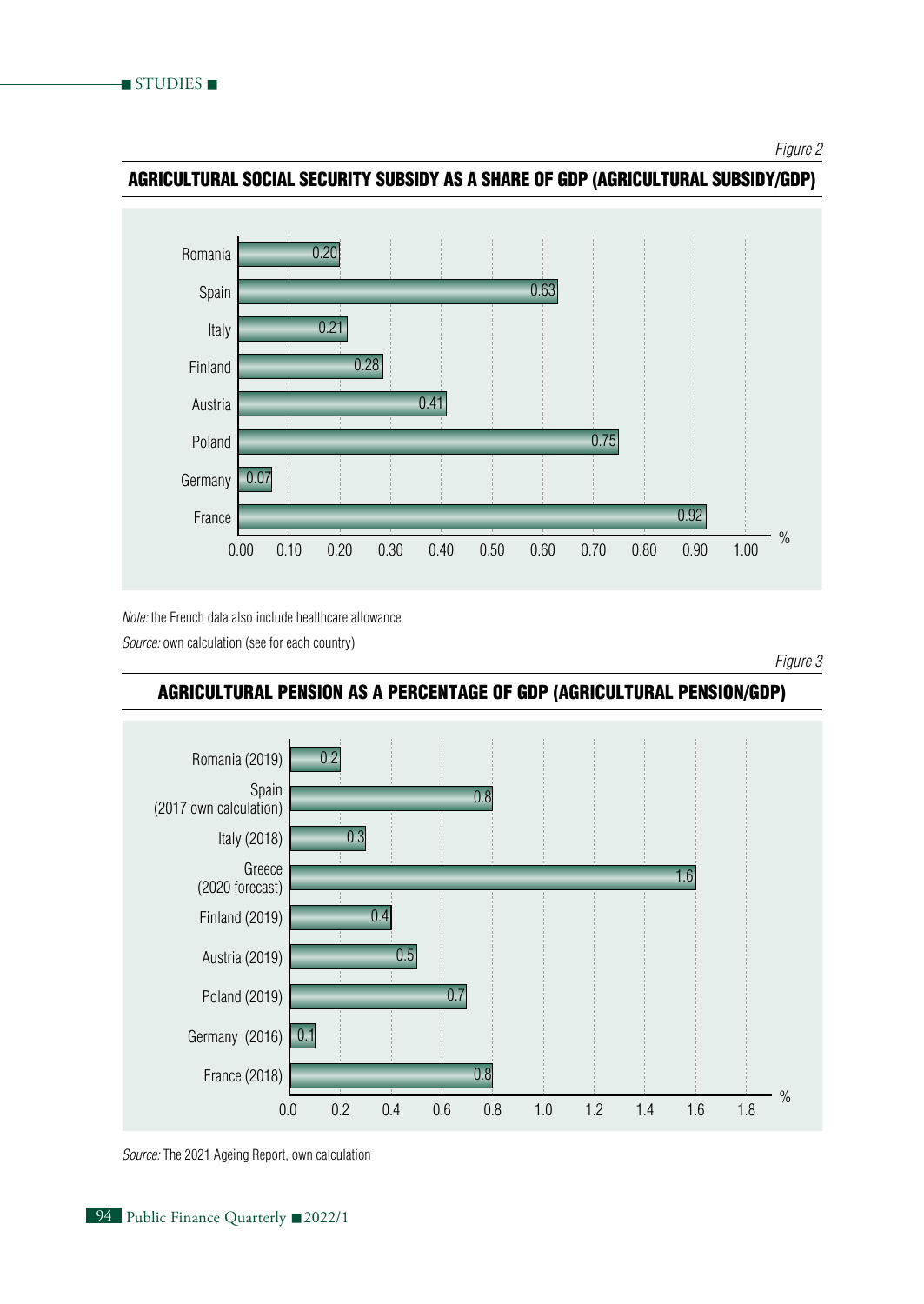*Figure 4*



## Public support in agricultural pension payments (support/pension payments)

*Note:* the French data also include pension fund and health fund support *Source:* own calculation (see for each country), and The 2021 Ageing Report.

Where the pension system is not a fully Bismarckian public system, but where occupational pension funds play a significant role in financing pensions, there are no agricultural pension funds. However, where small farms have a significant role, there is (was) separate agricultural pension funding. In contrast, where large farms dominate, there is (was) no agricultural pension system.

In these respects, Belgium (which does not currently operate a separate agricultural social security scheme) is the only country that does not fully follow the general trend. On the one hand, there is no meaningful role for occupational pension funds in the pension system, which could 'justify' the existence of a separate agricultural pension fund. On the other hand, large farms dominate, which would argue in favour of not having a separate agricultural pension system.

The situation in Germany is unique, because the pension system was introduced in the former FRG, where the current weight of larger farms is around the threshold (67 percent), while in the former GDR it is 95 percent. In terms of relative weight (e.g. as a share of GDP), it is the German system that is the least significant. *Table 2* shows what characterises each of the continental older EU countries according to the aspects analysed.12

## 'New' Member States

For the new Member States, there is a third aspect which helps to assess whether they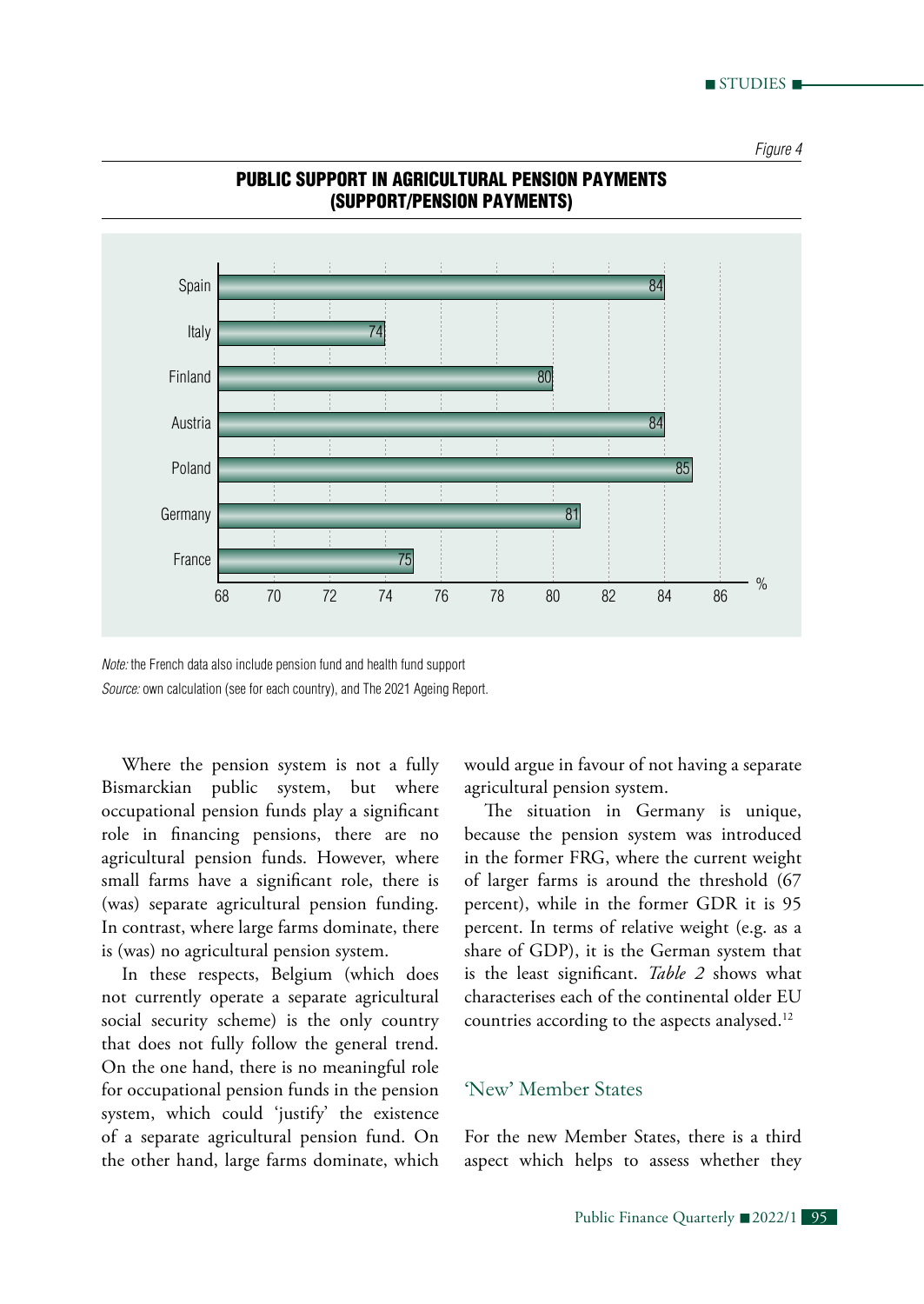| <b>Country</b>     | <b>Share of large</b><br>farms* | <b>Bismarckian public pension</b><br>system | Is there (was there) an<br>agricultural pension fund? |
|--------------------|---------------------------------|---------------------------------------------|-------------------------------------------------------|
| Germany            | high                            | yes                                         | yes                                                   |
| France             | average                         | yes                                         | yes                                                   |
| Italy              | low                             | yes                                         | yes                                                   |
| Spain              | low                             | yes                                         | yes                                                   |
| Greece             | low                             | yes                                         | yes                                                   |
| Finland            | low                             | yes                                         | yes                                                   |
| Portugal           | low                             | yes                                         | remnants exist                                        |
| Belgium            | high                            | yes                                         | n <sub>0</sub>                                        |
| <b>Netherlands</b> | high                            | only in part                                | n <sub>0</sub>                                        |
| <b>Denmark</b>     | high                            | only in part                                | n <sub>0</sub>                                        |
| Sweden             | high                            | only in part                                | n <sub>0</sub>                                        |

## The share of large farms and the nature of the pension system. Old continental EU Member States

*Notes:* The share of large farms is considered high if the share of farms with a production value (SO) of more than EUR 250,000 in 2016 reaches 65 percent and low if it does not exceed 50 percent.

*Source:* self-edited, based on Eurostat data for the share of large farms

have established separate agricultural pension funding. This aspect is whether farmers were integrated into farmers' co-operatives under the previous (socialist) system. Where the co-operative sector dominated, agricultural pension funding was typically not established after 1990.

There was no collectivisation in Poland and Yugoslavia; a separate agricultural pension system was set up in 1990 in Poland, and a separate farmers' social security scheme was established in Croatia. There was a division of common land in co-operatives in Romania and Bulgaria, but no new fund to finance the farmers' social security scheme was set up.

There is no agricultural social security fund in the 6 other new Member States. Of these, small farms dominate in the 2 southernmost Baltic states, while large farms (successors to

former co-operatives) account for the bulk of production in the Czech and Slovak successor states. Hungary and Estonia are situated 'halfway' between these two extremes.

# Summary assessment

Based on the examples of the countries presented in our study, it can be said that the pension systems related to agriculture have varied considerably from country to country and have undergone significant changes over the last twenty to thirty years. This was not only the case in countries undergoing a regime change, but also in countries with unchanged regimes. The reasons for these changes include changes in the structure of agricultural holdings and in the system of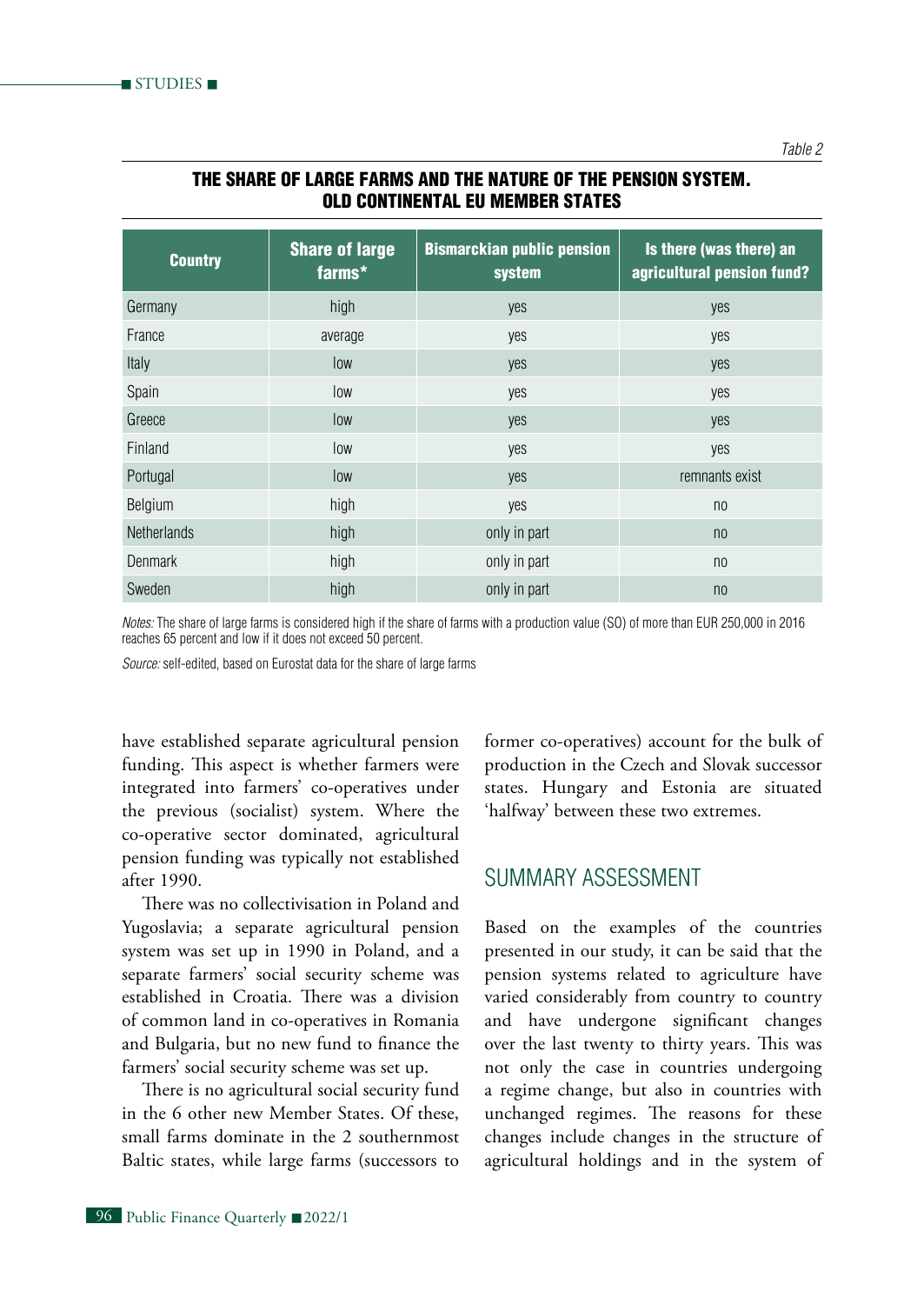agricultural subsidies. Changes in the product structure and productivity growth have led to a reduction in the number of people employed in agriculture. Agriculture has also been affected by the demographic trend in Europe which has become more widespread in recent decades, i.e. population ageing. The number of active farmers, including young farmers, is declining dramatically. However, the number of retired farmers is still high. The problems facing the European pension systems are even more striking for those involved in agriculture. There is a growing gap between the contributions paid by agricultural workers and the payments made to their pensions.

Agricultural activity is characterised by low profitability and dependence on support schemes. If a farmer with an average technological level of farming can only achieve a low income, he generally has two main alternatives. One is to switch to intensive production methods, and the other is to stop farming. Problems may arise in both cases. The countryside can become depopulated, environmentally undesirable monoculture production can develop, and untended areas can appear. It is therefore more appropriate to encourage farmers to continue production by means of support and career financing (e.g. pensions). The pension system for those involved in agriculture should be designed in a predictable way, taking into account the specific characteristics of agriculture and the indirect effects of the various forms of agricultural production.

Hungary does not have a solution for farmers to receive a decent income in their old age. Today there are around 250,000 farmers (primary producers), but in 2018 only 42,000 farmers paid pension contributions, usually after the minimum wage level, $13$  so even in their case, a low pension can be expected in their old age. It would therefore be advisable to introduce an agricultural pension insurance scheme for the farming community in our country, which (as in the countries analysed) should finance a significant share of pensions directly from public support. ■

#### **NOTES**

- $1$  Today it is the highest in Poland, at 60 percent.
- <sup>2</sup> Generally, pensions were given for  $10-15$  years
- $3$  We estimated a reduction (26 percent) in the number of contributing farmers, by which the AWU of paid work had decreased. We assumed a similar decrease in the number of retired farmers (13 percent) as in the previous 10 years (INE Spanish Stat. Yearbook, 2020. pp. 239–249).
- <sup>4</sup> Only EU agricultural subsidies were rated higher, at 95 percent.
- <sup>5</sup> Despite this, few have taken up the commitment

to pay, for example, in 1999, 5 percent of farmers paid pension contributions (Poteraj, 2008).

- <sup>6</sup> In 1997, this source covered 48 percent of the expenditure of the agricultural pension fund, 52 percent came from public support and 2 percent came from paid contributions.
- The high expenditure was due to the 2 million pensioners. Beside farmers and agricultural workers, other professionals in smaller rural areas also received their pensions from this fund.
- <sup>8</sup> The pension is determined according to both the old calculation method and the new calculation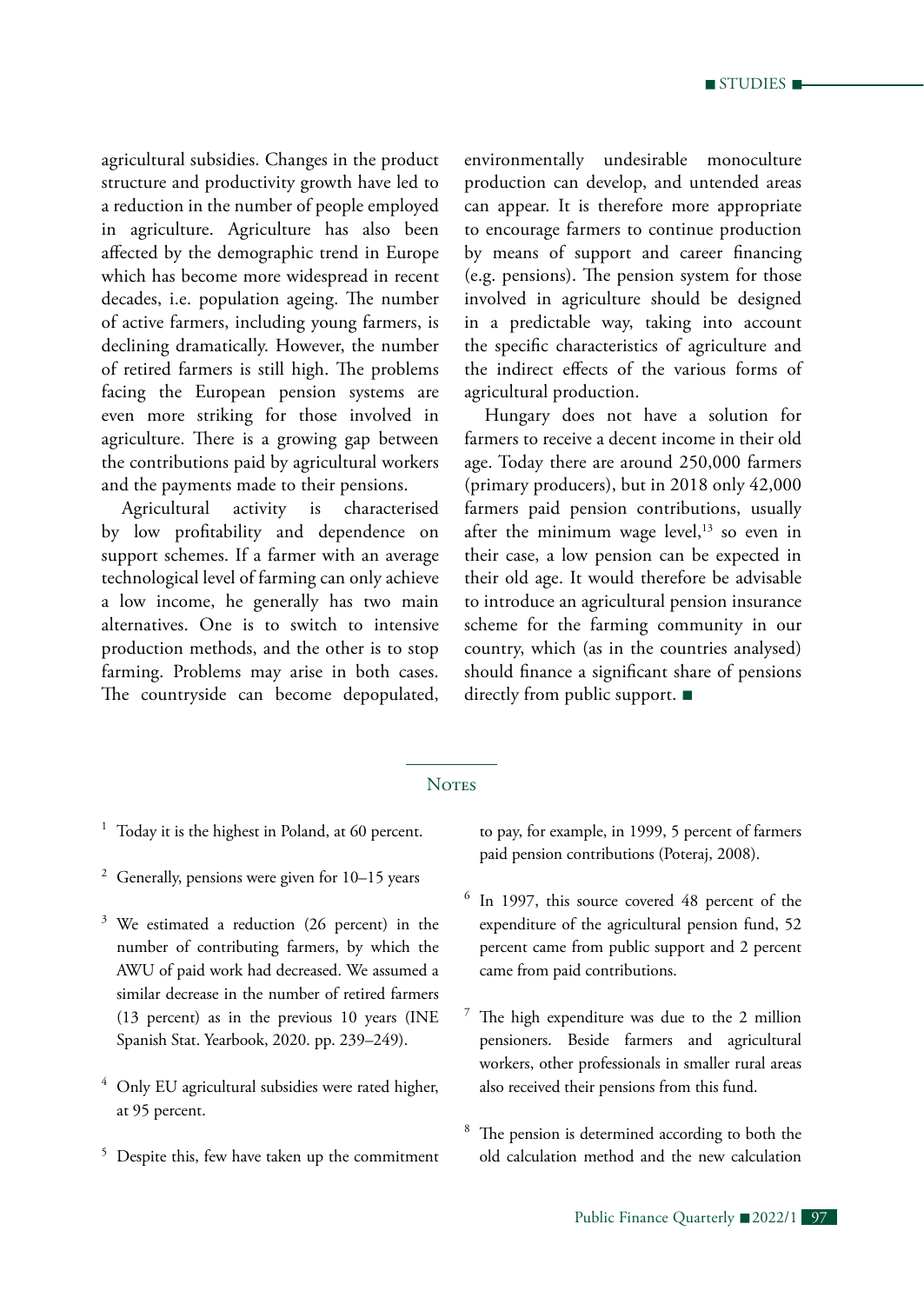$\blacksquare$  studies  $\blacksquare$ 

method, and then the proportion of each is determined by the years elapsed since introduction.

- <sup>9</sup> A public treasury funded by taxes.
- $10$  It is worth mentioning that in the former Yugoslavia there were individual farms before 1990 which were obliged to pay social security contributions.
- <sup>11</sup> For Spain, Italy and Austria, the pension expenditure figure given in the discussion of each country has been divided by the GDP value.
- <sup>12</sup> The analysis was conducted on data from 9 countries (Figures 1–4). Table 1 includes more countries as it includes those that have long since abolished their agricultural social security fund. Table 2 analyses the situation from a different perspective, on the one hand including continental EU countries that have never had an agricultural social security fund and on the other hand excluding Poland, which is not an old Member State.
- <sup>13</sup> https://nyugdijmaskeppen.hu/ostermeloi-nyugdij biztositas/

#### **REFERENCES**

Báger, G., Parragh, B. (2020). The Coronavirus Crisis, Sustainable Development and the Incentive State Model *Public Finance Quarterly (Pénzügyi Szemle,* 65 (special edition 2), pp. 86–113, https://doi.org/10.35551/PSZ\_2020\_k\_2\_4

Coopmans, I. et al. (2021). Understanding farm generational renewal and its influencing factors in Europe. *Journal of Rural Studies,* 86, pp. 398–409, https://doi.org/10.1016/j.jrurstud.2021.06.023

Czyżewski, A., Matuszczak, A. (2014). ASIF in Poland in the light of national budget expenditure since 1991. Justification functioning system separateness among the EU countries. *Management*,18(2), https://doi.org/10.2478/manment-2014-0052

Czyżewski, A., Matuszczak, A. (2020). Changes in the structure of budget expenditure on the agricultural sector in Poland. *Annals of the Polish Association of Agricultural and Agribusiness Economists*,

https://doi.org/10.5604/01.3001.0014.5626

de Menil, G., Sheshinski, E. (2002). *Romania's Pension System: From Crisis to Reform, 2002.* In:

Feldstein, M., Siebert, H. (editors): *Social Security Pension Reform in Europe.* University of Chicago Press

HORNOWSKI, A. et al (2020). Factors Determining the Development of Small Farms in Central and Eastern Poland. *Sustainability*, 12(12), https://doi.org/10.3390/su12125095

Hoskins, D. D. (1971). Special Retirement Programs for Farmers: New Japanese Law. *Social Security Bulletin*

LENTNER, Cs. (2004). Characteristics of Hungarian agricultural financing on the threshold of EU accession. *Farming (Gazdálkodás)*, 48(1), pp. 69–78 and p. 10

MATOLCSY, GY. (2020). Competitiveness as a Decisive Criterion for Sustainability. *Public Finance Quarterly (Pénzügyi Szemle,* 65 (special edition 2), pp. 7–24, https://doi.org/10.35551/PSZ\_2020\_k\_2\_1

POTERAJ, J. (2008). Pension systems in 27 EU countries. MPRA, München, p. 561, https://mpra.